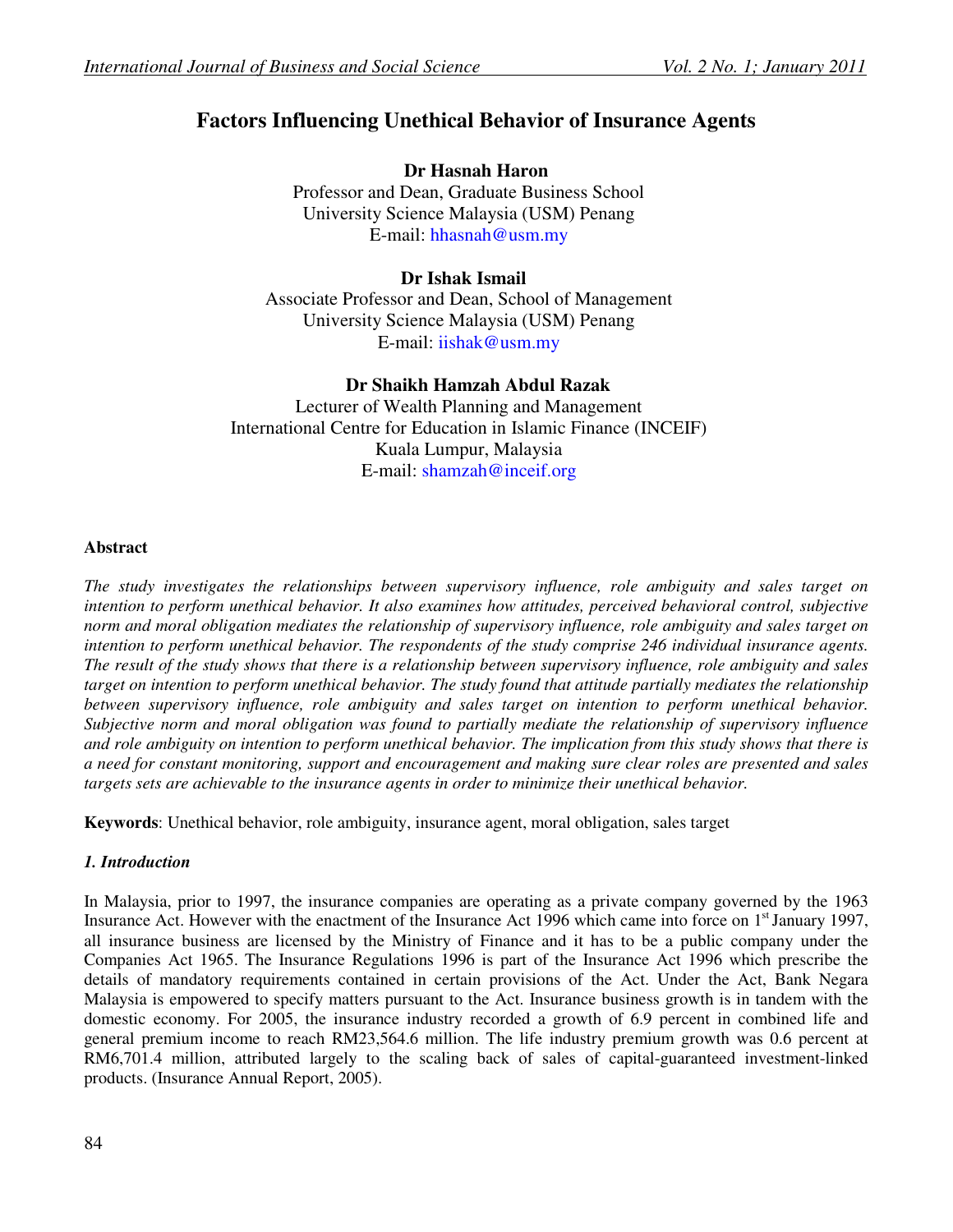In the event of dispute between the insurance policy holder and the insurance company, the policy holder can seek redress from the Insurance Mediation Bureau (IMB). The objective of the bureau is to provide dispute resolution procedures for policy holders and insurers. In the event that any party is not satisfied, they can seek remedy in a court of law. Currently the scope of the IMB is confined to claims not exceeding RM100,000 per case. Out of 1,070 cases handled in 2003, 44 percent was related to life insurance while the remaining 56 percent involved general insurance (Insurance Annual Report, 2003). Effective from 2005, Bank Negara Malaysia has merged the IMB and Banking Mediation Bureau to become the Financial Mediation Bureau (BNM, 2005). In 2005 the Customer Service Bureau (CSB) of Bank Negara Malaysia saw an increased of 43.5% in complaints relating to life insurance from 485 in to 2004 to 696 in 2005. (Insurance Annual Report, 2005)Insurance business is expanding in Malaysia as the combined premium income of the industry for 2005 is 5.0 percent of Nominal Gross National Product (Insurance Annual report, 2005). Malaysia has at least 18 life insurance companies. In addition to the insurance companies, we also have financial institutions like banks and finance companies that set up their own bank assurance units selling life insurance products. These financial institutions are a great competitor to the traditional agents, as they have a large customer data bases. With the increasing and escalating medical costs, we see that there is a huge demand for life and medical insurance coverage.

With the government advocating that all Malaysian should possess a life and medical insurance coverage, we can see the setting up of Sihat Malaysia by a consortium of banks and insurance companies initiated by the government, in order to provide cheap and affordable life and medical insurance to the public.Life insurance business is based on trust and honesty requiring a high degree of responsibility and professionalism from the agents. Selling insurance is possible when the prospect trusts the agent. In the trusting relationship, the prospect allocates trust insofar as they found the conduct of the agent as credible and reliable. Life Insurance of Malaysia has its own Code of Ethics. The industry encourages insurance professional to be accredited as Certified Financial Planner. The accreditation is useful in securing an investment license from the Securities Commission to those involved in selling investment products.At the Malaysian Insurance Institute's Annual Lecture in 2000, the then Assistant Governor of Bank Negara Malaysia Datuk Awang Adek Husin reiterated that Bank Negara Malaysia have received complaints from the public against insurers and healthcare related entities which have tie-ups with insurers, alleging improper selling and claims settlement practices(Husin, 2000).

A number of cases have been highlighted in the local newspapers of unethical behavior of agents such as a company director who was also a part time insurance agent was reported to have collected and absconded with the insurance premium in the sum of RM540, 000 (The Star, 16 September,2004). A client wrote in *The Star* alleging an agent had *misrepresented facts* in his proposal forms and withheld medical documents on the pretext of ensuring the proposal was approved and upon correcting the error, the client policy was suspended. Subsequently when the client met with an accident, his medical claim was rejected (The Star, 24 July, 2004).There is an increase of complaints related to conduct of agents and repudiation of liability (Insurance Annual Report, 2005). Even though there are no real studies that have been empirically tested concerning unethical behavior of insurance agents in Malaysia, from our personal interviews with Chua Seong Teng an Agency Manager with AIA Penang in February, 2005, there are incidents of unethical behavior among insurance agents. This could be because of their desires to achieve their sales target so as to gain commission from sales.

Previous studies (Dubinsky & Yammarino, 1985; Kurland, 1996; Cupach & Carson, 2002; Bellizzi & Hasty, 2003) found that supervisor influence, role ambiguity and sales target have an effect on unethical intention. Also previous studies (Cheng, Lam, & Hsu, 2004; Hanson, Jensen & Solgaard, 2004) found that attitude, perceived behavioral intention, subjective norm and moral obligation mediates the relationship on behavioral intention. Situational factors such as size of commission, level of monitoring or supervision, organizational structure and culture also have been found to influence ethical behavior (Ross & Robertson, 2003). The current study therefore wishes to answer the questions as to what are the factors that cause an insurance agent to perform unethically. The objectives of the study are as follows (1) to examine whether attitudes, perceived behavioral control, subjective norm, and moral obligation will have an influence on intention to perform unethical behavior and (2) to examine whether attitude, perceived behavioral control, subjective norm and moral obligation will mediate the relationship of supervisory influence, role ambiguity and sales target on intention to perform unethical behavior.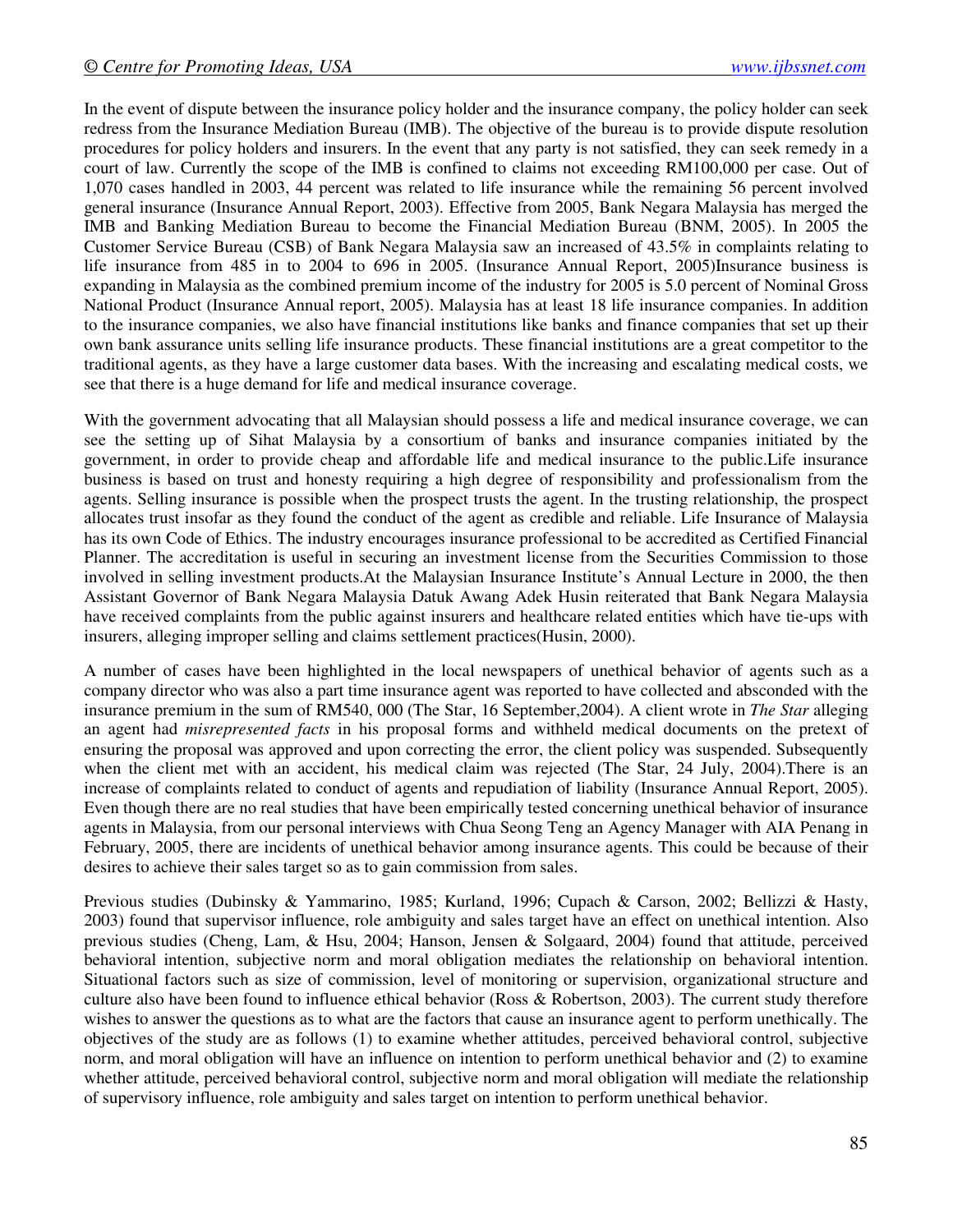## *2.0 Literature Review*

Bank Negara Malaysia indicated the existence of complaints in life insurance industry, but the issues have not been given due consideration (Insurance Annual Report, 2003). Complaints encompassed the unethical behaviour of accountants. This section will discuss the definition of unethical behavior and also the factors influencing unethical behavior of insurance agents.

## *Definition of unethical behavior*

Cooper and Frank (1991) conducted a survey in The Life Insurance Industry. The survey consisted of 32 ethicsrelated statement sent to 1,173 insurance professionals members of the American Society of CLU and ChFC. A total of 437 CLUs and ChFCs responded to the surveys and the respondents were asked to give a rating on a 5 point scale of from very helpful to least helpful. A regression analysis was used to determine the mean rating of the respondents. The study identified 6 issues of concern namely; (1)false or misleading representations of products or services in marketing, advertising, or sales efforts, (2)failure to identify the clients needs and recommend products and services that meet those needs, (3)lack of knowledge or skills to competently perform one's duties, (4) conflicts between opportunities for personal financial gain or other personal benefits and proper performance of one's responsibilities, (5) misrepresenting or concealing limitations in one's abilities to provide services, (6) making disparaging remarks about competitors, their products, or their employees or agents. Further studies by Howe, Hoffman and Hardigree (1994); and Cooper and Frank (2002) reinforced the findings of Cooper and Frank (1991). Howe, Hoffman and Hardigree (1994) identified nine ethical issues used in their studies namely misrepresent, down selling, letter, twisting, rebating, non licensed agent, equivalent, lowball and false information.

The findings show down selling and twisting as the two biggest problems industry wide. Within agency, down selling and false information were the biggest perceived problems facing the agency. Successful agent tends to be involved in down selling, lowball pricing and providing false information. Nine ethical issues were utilized in the survey namely; (1) Assisting a customer in *misrepresenting* a claim to the company – Misrepresent, (2) *Misrepresenting/down selling* a competitor's product to gain a competitive edge – Down selling,(3)Obtaining an agent-of record *letter* without fully informing the consumer of the consequences – Letter, (4)*Twisting/replacement* of policies without offering full disclosure of consequences to the consumer – Twisting, (5)*Rebating* part of the commission as an incentive to the potential policyholder – Rebating, (6) The selling of insurance by *non-licensed* agents – Non-Licensed, (7) Agent claiming that his/her policy and competitive policies are *equivalent* when in fact they are not i.e. misrepresentation regarding product – Equivalent, (8) Offering *lower price* on policy without disclosing higher deductibles or other changes in classification – Lowball, (9) Providing *false information* to company and or underwriters – False Info.

Their findings found that *down selling* and *twisting* as the two biggest problems industry wide. Within agency, *down selling* and *false information* were the biggest perceived problems facing the agents. There is a tendency that successful agents tend to be involved in *down selling, lowball pricing* and *providing false information*. In accessing and understanding the ethical attitudes of insurance practitioners, Marcum and Robin (2003) used scenarios to capture ethical perceptions a model developed by Robin, The scenarios used by Marcum and Robins are based on 4 areas namely, (1)The settlement of a claim for an amount that is well below that which would be considered customary or normal; (2) an experienced adjuster conducting part time business as a claimant consultant without the knowledge of his employer, (3) an underwriter rejecting coverage for a firm with which she has had a bad personal experience; and (4) a regional manager who exerts minimal effort to discourage kickbacks being paid by a well performing district office.

## *Factors influencing unethical behavior*

Leonard, Cronan and Kreie (2004) proposed an IT ethical behavioral model that includes individual characteristics (age, gender), attitude, and perceived importance, subjective norm, and situational factors. Leonard et al. uses scenarios in presenting their study on what influences IT ethical behaviors intention. Their studies reaffirmed that behavioral intention involves many components depending on the areas of study. Their study show attitudes and personal normative beliefs affect intention.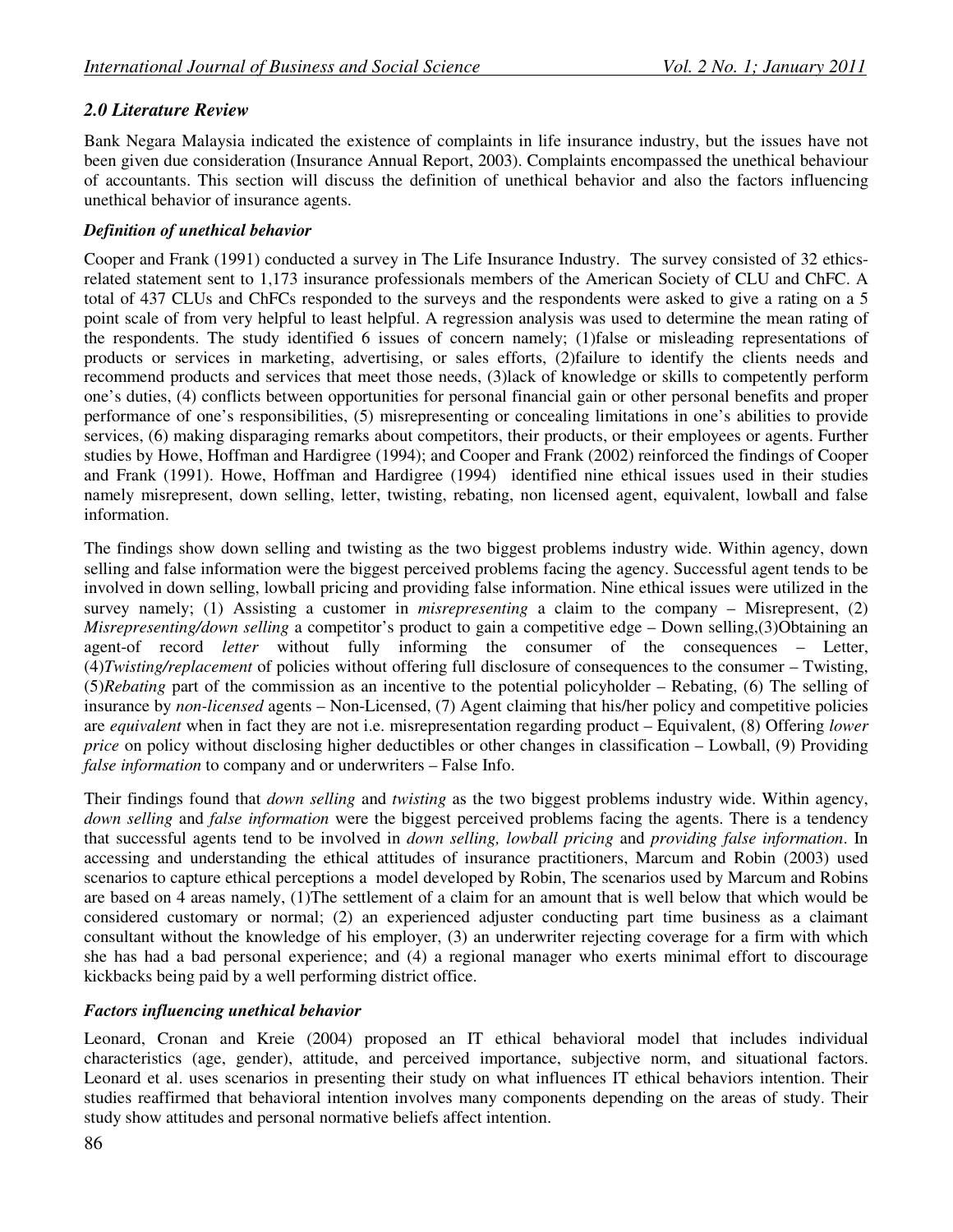Other variables identified by them are ego strength, perceived importance and sex. A person's gender, strength of conviction, and judgment of the importance of the ethical issues consistently affected behavioral intention. Cooper and Frank (1991) in a survey of 1,170 Chartered Life Underwriters (CLUs) and Chartered Financial Consultants (ChFCs) with a response rate of 31 percent or 361 CLUs and ChFCs identified that in responding to ethical dilemmas, the following factors influence unethical behavior. They are: (1) Own personal moral values and standards, (2) Family and friends who provide support and insight in resolving ethical issues, (3) Immediate boss does not pressure into compromising ethical standards, (4) A company environment/culture which does not encourage agents to compromise their ethical values to achieve organizational goals, (5) A company management philosophy which emphasizes ethics in business operations, (6) The professional codes of ethics of the American College and the American Society. Other factors influencing unethical behavior identified by Cooper and Frank (1991) are intense competition in the insurance industry which forces owners, managers, and others to focus on the bottom line and not on business ethics. Performance based on quotas such as amounts of insurance sold, cases under-written, or claims processed. Thus measuring employee performance on the basis of end results without also considering how ethical the means were to achieve those results.

Unethical demands made by clients or customers, and finally mid-level managers who are only concerned with their own personal gain. Howe, Hoffman, and Hardigree (1994) examined the relationship between ethical behavior and customer orientation of insurance sales agents shows there were significant relationship between agent's performance and compensation to unethical behavior. He explained that individuals learn behavior from significant others with which they interact. Those who engage in ethical behaviors believe that their set of significant others are engaging in these type of behavior as well. Bellizzi and Hasty (2003) found that the performance of top sales producing unit and top performers is associated with the sales manager rewards. As such top performers are given more lenient treatment than poor sales performance when it involves unethical selling behavior which is in violation of company policy. Kurland (1996) uses the modified theory of planned behavior (TPB) which includes a measure of moral obligation to further predict ethical intentions. She believes agency theory can effectively address the issues of moral hazards and adverse selection and the straight commission compensation system (SCCS) where there is only one principal and one agent help resolves the issues of moral hazards and adverse selection.

Under moral hazard, it aligns the agent's interest with that of the company interest since when the product is sold both the agent and the firm is rewarded simultaneously. Problem of adverse selection is overcome since non performing agent will leave the firm voluntarily or be fired. SCCS is less effective when it involve a second principal that is the client as the client interest is not aligned with the agent's interest. Her first hypothesis was that the percentage of income agent earns from commissions will negatively predict their ethical intentions towards clients. Since the SCCS reward is derived from the company, the agent tends to engage in behavior that satisfies the company and will neglect the client's interest. Her other criteria is that of experience level whereby she hypothesise that the more experience agents have, the less likely the will act unethically towards their clients. As income is a major indication of agent success in the industry in respective of their experience, therefore an agent who achieved a little monetary success in the short term would face more pressure for short term results than will the agent who has achieved high success. The findings supported the modified theory of planned behavior where intentions are driven by moral obligations, perceived behavioral control, and attitudes but not by commission or agent's experience.

Leonard, Cronan and Kreie (2004) identified several factors that influence ethical behavioral intention namely attitude towards the situation, personal values, professional environment, legal environment and business environment. Their study showed that attitude has a significant influence on behavioral intention. A study by Cooper and Frank (2002) further identified an additional four issues to the six issues presented by them earlier in 1991. The four are 1) failure to be objective; 2) failure to provide prompt, honest responses to clients' inquiries and request; 3) failure to provide product and services of the highest quality, and 4) conflicts of interest involving business or financial relationships with clients and others. It was found that the issues identified are almost identical that is whether in life insurance business or property liability insurance business, both faces the same kind of ethical dilemmas and challenges.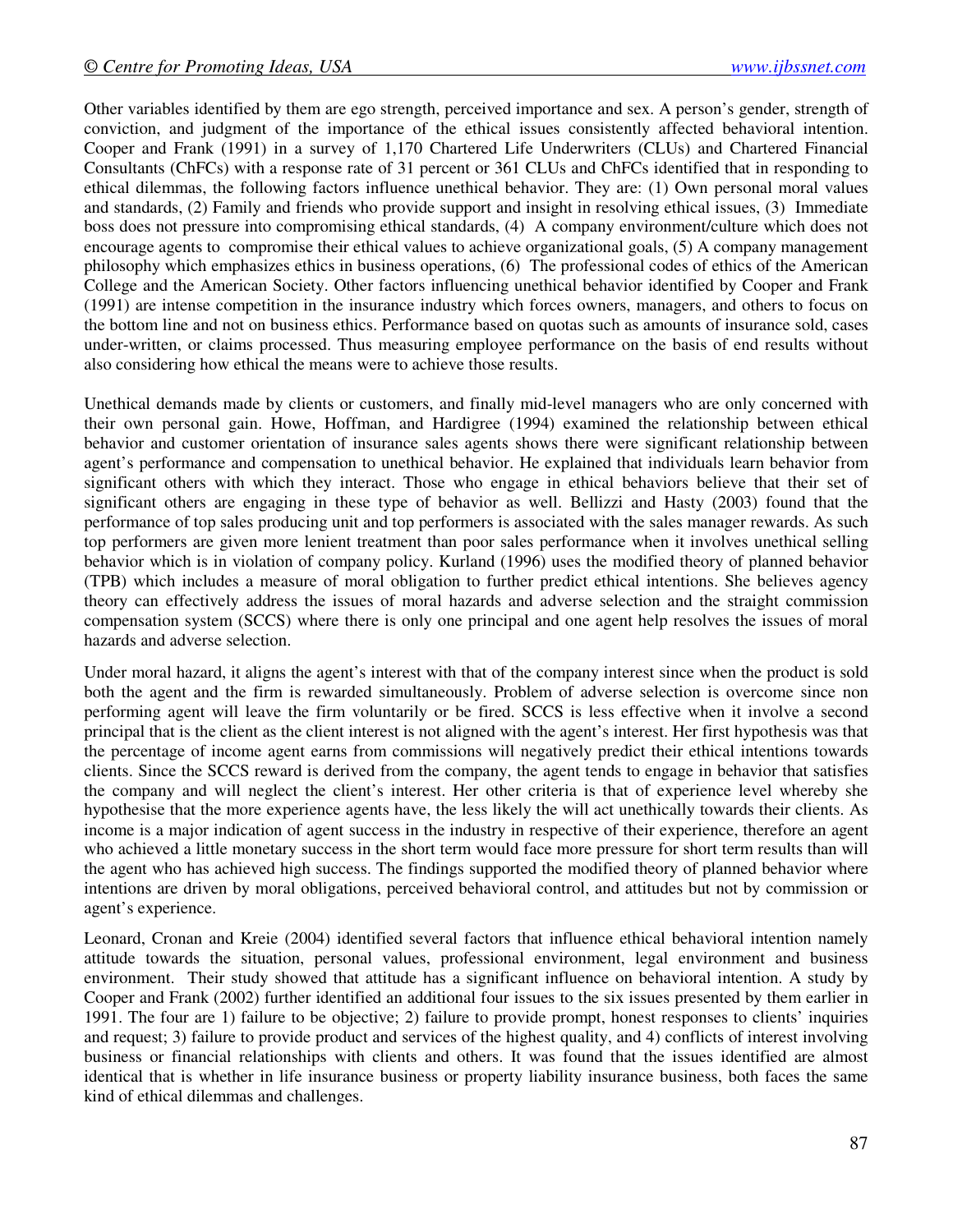In another study by Kurland (1995) on ethics, incentives and conflict of interest, she was looking at agent display of ethical intentions through SCCS. In SCCS Kurland argued that the agent may face a conflict of interest between his or her own self interest to earn a commission from the sale of a particular product and the client best interest to receive an appropriate investment advised. This would affect the agents' ethical behavior and/or intentions. She was hypothesizing that the more agents' depend on commission for income, the less ethical will be their intentions towards their clients. She chose agents that are licensed to sell tax sheltered annuities (TSAs). She was focusing on one ethical decision that the financial service agents face that is whether to disclose information provided about a product before recommending it to the client.

This issues were highlighted by Cooper's and Frank's (1991) survey ranked false or misleading representation of products or services in marketing, advertising or sales efforts as the number one problem in life insurance industry. She used scenarios to examine ethical decision making as well as open ended questions in telephone interviews with the researcher. The results indicated did not support the hypothesis that agents' form of compensation influences their ethical intentions towards their clients. Bellizzi and Hasty (2003) found that the influence of sales production on the level of punishment for unethical behavior meted out by managers on sales top performers tends to be lenient as managers tends to favor sales production rather than ethical behavior. In a study of the influence of compensation on product recommendations made by agents, Cupach and Carson (2002) manipulated compensation on eight different products using scenarios in their presentations to the respondents. A self administered survey was mailed to a random sample of 2550 insurance agents. The respondents ages ranges from 21 to 91 with an average age of 49 years. Years of experience ranges from 0 to 66 years with an average age of 17.8 years.

Respondents consist of males 78 % and females 22 %. In assessing the potential influence of compensation on product recommendation, Cupach and Carson uses a hypothetical case. In the case, the agents were required to recommend one of the eight products listed. In order to minimize social desirability bias, participants were randomly assigned to one of the five versions of the survey. In the study of determinants and consequences of ethical behavior, Roman, Luis and Ruiz (2002) found that reward and control system are important determinants of salesperson's ethical behavior, and age to be a significant antecedent of ethical selling behavior. They also found that salesperson's ethical behavior reduces role conflict and increases job satisfactions.Eastman, Eastman, and Drennan (1997) studied the educational ethics of insurance agents as compared to insurance students. Eastman et al. (1997) studied the ethical issues used by other researchers like those of Cooper and Frank (1990); Hoffman, Howe, and Hardigree (1991) as well as Woolley and DeGeorge (1994).

The issues raised are lack of knowledge, failure to provide quality services, misrepresentation of services and misleading product information among others. Woolley and DeGeorge (1994) as quoted by Eastman et al. (1997) further identified factors leading to unethical behavior which are issues of compensation, difference in regulation within states, inadequate controls, and increase competition. Eastman et al. (1997) research focus on ethical dilemma faced by insurance agents and students on their professional and personal activities. There were three different types of scenarios covering "*Down-selling*" where the agent convinces the client to drop a competitor's superior product for the lower quality product. Second scenario is "*Over-selling*" where the agent convinces the client to purchase a product which the client's need but at the same time provides other unrequested and unneeded coverage that increases the premiums hence increases the agent's commission.

## *3.0 Theory of Planned Behavior*

According to the theory of planned behavior (Ajzen 2002), human action is guided by three types of consideration. First are the beliefs about the likely outcomes of the behavior and the evaluation of these outcomes (behavioral beliefs). The second is the beliefs about the normative expectations of others and motivation to comply with these expectations (normative belief). Thirdly is the belief about the presence of factors that may facilitate or impede performance of the behavior and the perceived power of these factors (control beliefs). Therefore behavioral beliefs produces a favorable or unfavorable attitude towards behavior, normative belief resulted in perceived social pressure or subjective norm; and finally control beliefs give rise to perceived control behavior. By combining the attitude toward behavior, subjective norm, and perception of behavioral control lead to the behavioral intention.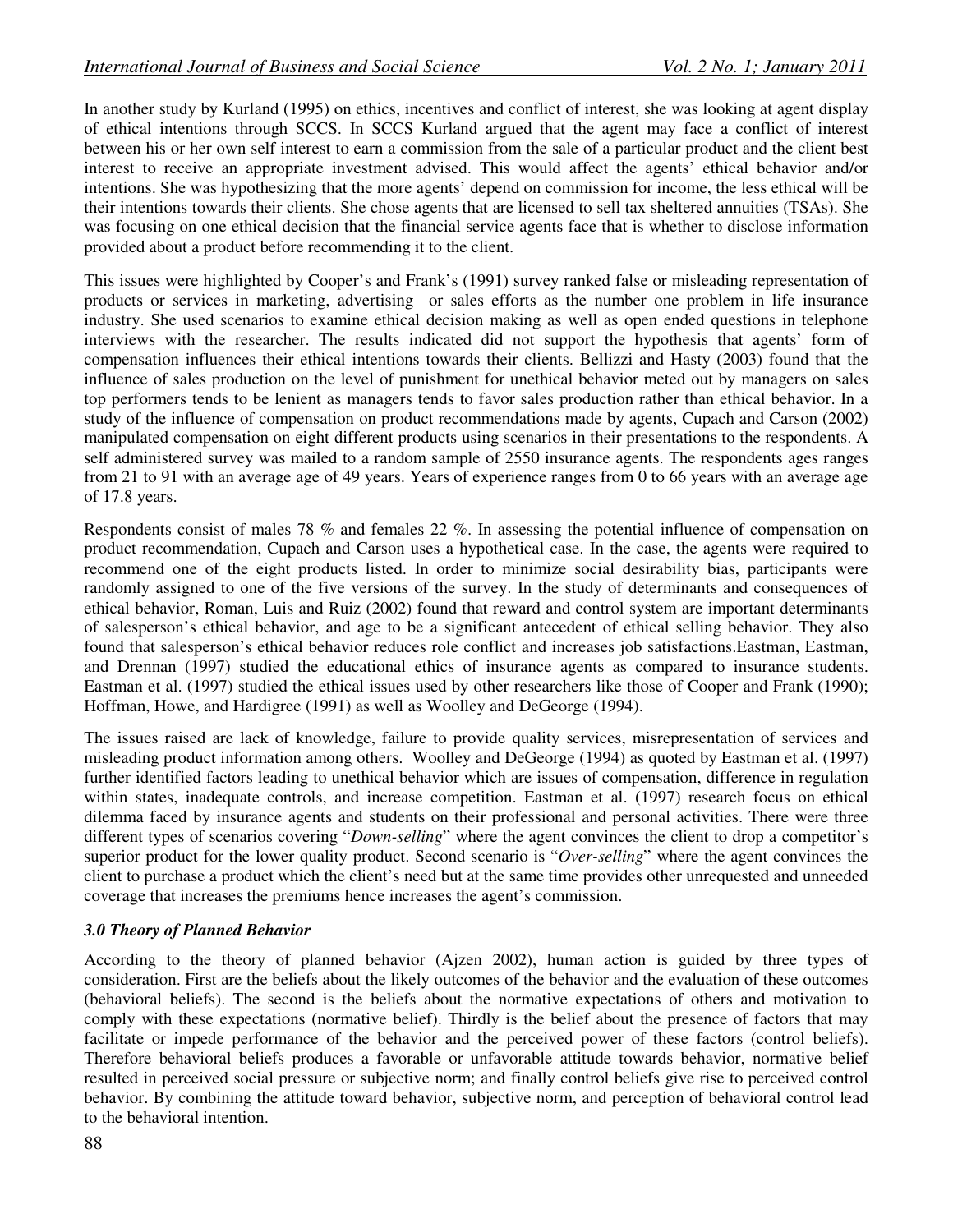According to Azjen (2002) the more favorable the attitude and subjective norm, and the greater the perceived behavioral control, the stronger should be the person's intention to perform the behavior in questions. In the study of typology situational factors, impact on salesperson decision making about ethical issues, Ross and Robertson (2003) found that situational factors do influence salesperson's decision making about ethical issues. They found that percent of incentive-based compensation and ethical clarity have statistically significant effect on the salesperson judgment on ethical issues. Size of commission was found to have significant interaction with age and gender. They further view that the loss of one's own income, or responsibility for the loss of the job, may be expected to lead to more unethical behavior. The study only uses one unethical issue that is bribery. Cheng, Lam and Hsu (2004) used attitudes, perceived behavioral control, and subjective norm as mediating variables in their study between past behavior and dissatisfaction response (voice) intention.They found that subjective norm served as a perfect mediating variable in the relationship between past behavior and voice intention.

Whereas attitude towards negative word of mouth communication, provides a perfect mediating effect on the relationship between past behavior, and negative word of mouth communication. For perceived behavioral control a partial mediating effect was achieved. Their study indicates that the TPB variables of attitude, perceived behavioral control and subjective norm all serve as mediating variables in various relationships between past behavior and dissatisfaction response (voice) intention. Dubinsky and Yammarino (1985) studied the relationship between supervisory, task related, and person-related factors and agents attitudinal and behavior responses in a multi line insurance company. The result of the study posited that agents having higher levels of autonomy tend to have lower role ambiguity. This is because they are more satisfied with their supervisors and the organization; therefore they have a higher level of performance and commitment. In another study by Dubinsky, Childers, Skinner and Gencturk (1988), in the study whether the leadership behavior of agents' sales supervisor influence selected agent attitudes and performance.

They found that role conflict was positively related to agent performance and this suggested that role conflict is inherent in selling environment. When supervisors are supportive, friendly, consultative and encouraging, agent has less role ambiguity and more job satisfaction.In the study of impact of sales supervisor leadership behavior on insurance agent attitudes and performance (Dubinsky, Childers, Skinner & Gencturk. 1988), they found that role conflict is positively related to agent performance instead of a negative relationship. The findings suggested that when agents' sales supervisor high on initiating structure like being supportive, friendly and consultative, agents has less role ambiguity and a greater job satisfaction. Armitage and Conner (2001) in the meta analytic review of theory of planned behavior found that theory of planned behavior is capable of explaining 20% of the variance in prospective measure of actual behavior, Their study showed that perceived behavior control independently predicted intentions and behavior. Subjective norm was found to be a weak predictor of intention partly due to poor measurement.

## *Control variables*

Demographic variables such as age, and experience used as control variables has been shown in previous literature to have an impact on intention (Tennyson, 1997). According to Leonard and Haines (2004) the variables are belief to influence ethical behavior. Therefore in this study we have included age and experience as a control variables. Other studies have also found significant influence of age and experience on unethical behaviour (Leonard, Cronan & Kreie, 2004& Kurland, 1996,).

#### *4.0 Theoretical Framework and Hypotheses*

Referring to the objectives of the study and the literature review provided, modified theory of planned behavior was used as a basis of constructing the framework. Figure 1 shows the study's theoretical framework with *intention* as the dependent variable and *attitude, subjective norms, perceived behavioral control and moral obligations* as the mediating variables. The independent variables of the study are age, experience, supervisors influence, role ambiguity and sales target (Crosby et al. 1991; Ross & Robertson, 2003).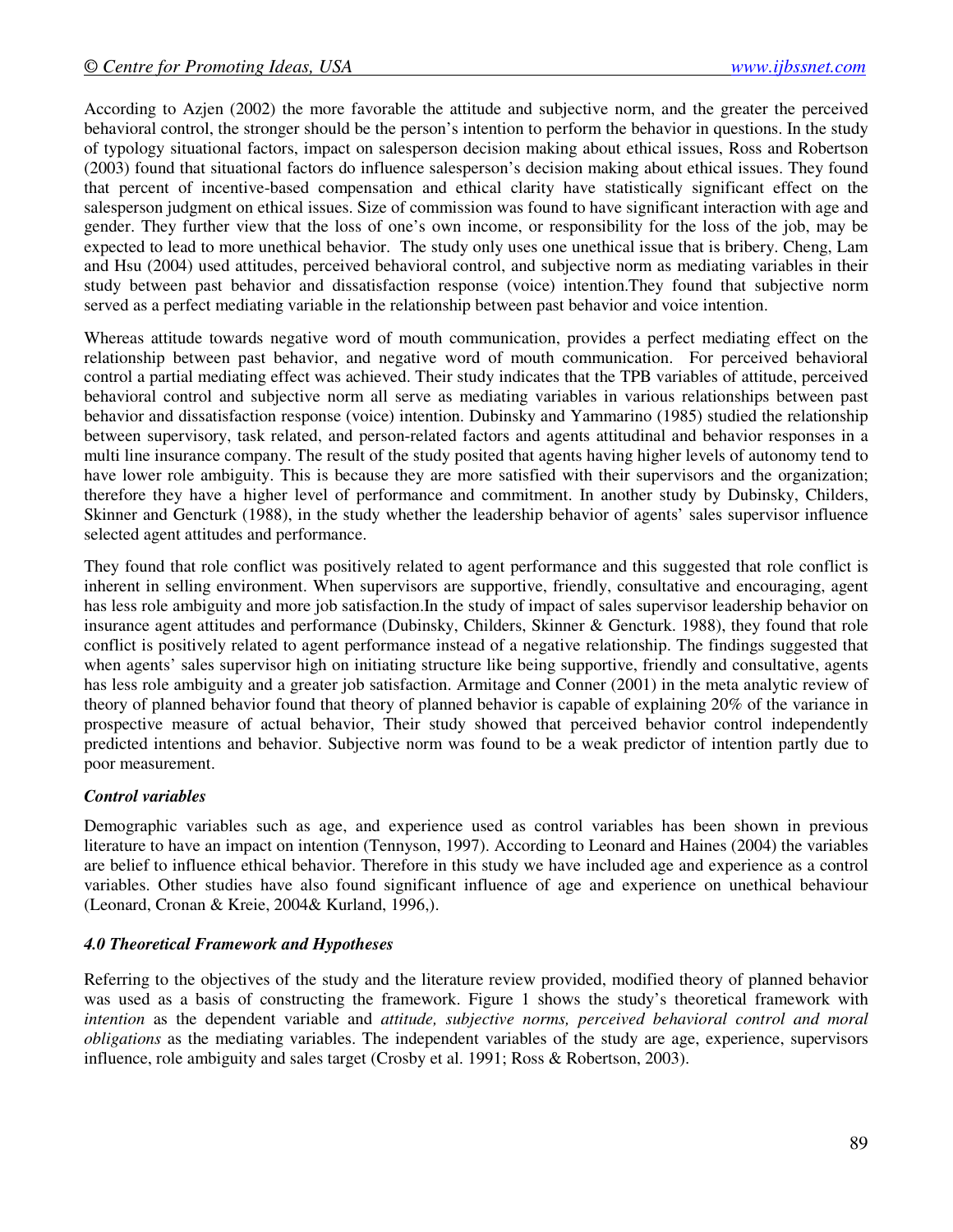

Figure 1: Theoretical Framework

#### *Hypotheses Development*

Bellizzi et al. (2003) found that sales manager tends to favor sales production then ethical behavior. Punishment for unethical behavior by top performers tends to be lenient. Supervisor influence is based on attention and feedback individual agents received. It can have an adverse psychological and behavioral consequences such decreased job satisfaction, stress and motivation of individual agents. Sales target relates to amount of rewards they receive and subsequent impact on motivation and behavior (Dubinsky & Yammarino, 1985).

*H1*: There is a significant relationship between supervisory influence, role ambiguity and sales target on intention to commit the unethical behavioral

Cheng et al. (2004) found that TPB variables of attitude, perceived behavioral control and subjective norm all serves as mediating variables in various relationships between past behavior and customer dissatisfaction. While Godin, Gagne and Sheeran (2004) found that PBC only partially mediates the power belief – intention relation in four studies, full mediation in two studies and no mediation in two others. Thus the hypotheses 7 for the study are as follows:

- *H2*: Attitude, Perceived Behavioral Control, Subjective Norm and Moral Obligation mediate the relationship between supervisory influence, role ambiguity and sales target on intention to commit the unethical behavior.
	- *H2a:* Attitude towards committing the unethical behavior mediates the relationship between supervisory influence on intention to commit the unethical behavior.
	- *H2b*: Attitude towards committing the unethical behavior mediates the relationship between role ambiguity on intention to commit the unethical behavior.
	- *H2c:* Attitude towards committing the unethical behavior mediates the relationship between sales target on intention to commit the unethical behavior.
	- *H2d:* Perceived Behavioral Control towards committing the unethical behavior mediates the relationship between supervisory influences on intention to commit the unethical behavior.
	- *H2e:* Perceived Behavioral Control towards committing the unethical behavior mediates the relationship between role ambiguity on intention to commit the unethical behavior.
	- *H2f:* Perceived Behavioral Control towards committing the unethical behavior mediates the relationship between sales target on intention to commit the unethical behavior.
	- *H2g*: Subjective Norm towards committing the unethical behavior mediates the relationship between supervisory influence on intention to commit the unethical behavior.
	- *H2h:* Subjective Norm towards committing the unethical behavior mediates the relationship between role ambiguity on intention to commit the unethical behavior.
	- *H2i:* Subjective Norm towards committing the unethical behavior mediates the relationship between sales target on intention to commit the unethical behavior.
	- *H2j:* Moral Obligation towards committing the unethical behavior mediates the relationship between supervisory influence on intention to commit the unethical behavior.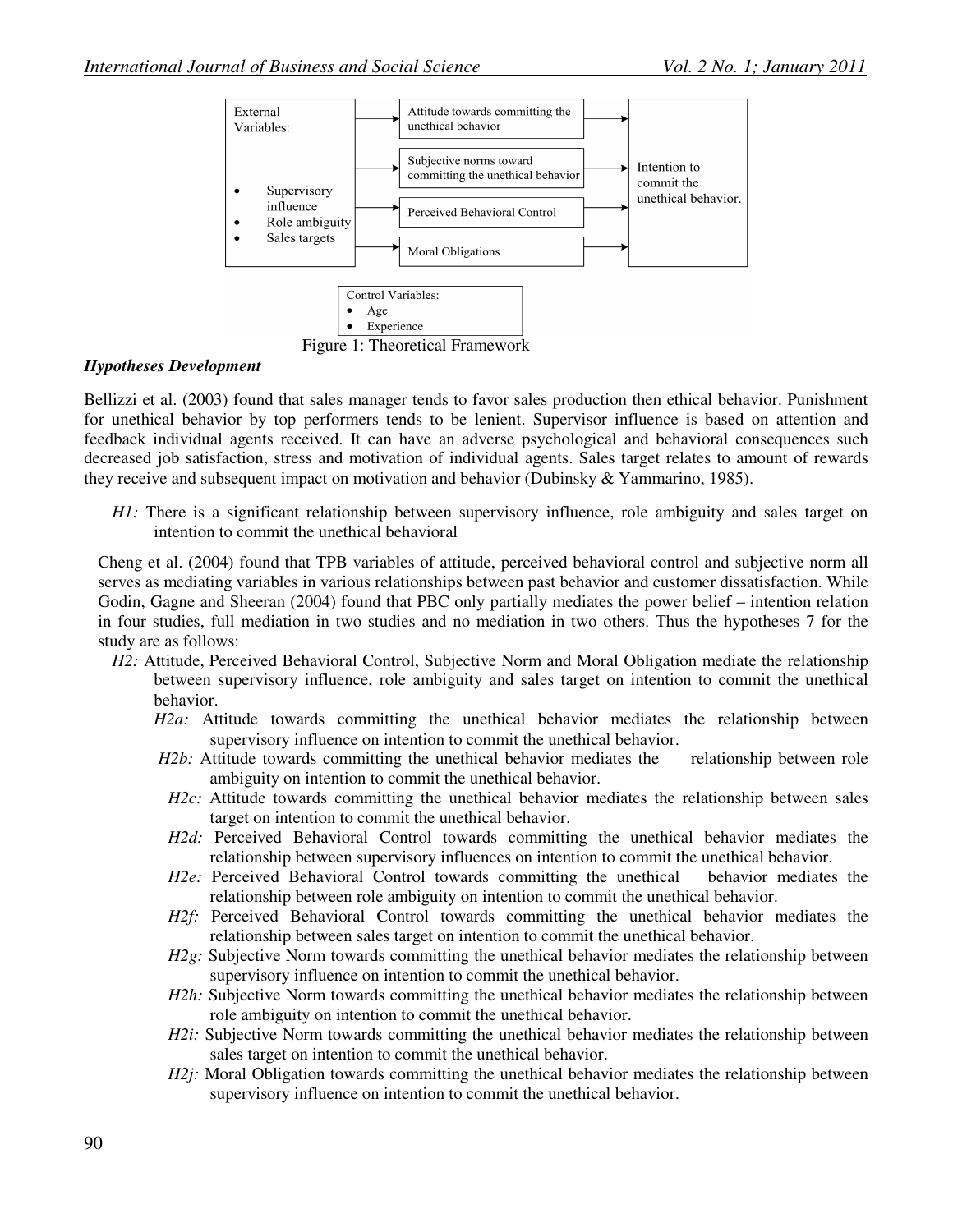- *H2k:* Moral Obligation towards committing the unethical behavior mediates the relationship between role ambiguity on intention to commit the unethical behavior.
- *H2l:* Moral Obligation towards committing the unethical behavior mediates the relationship between sales target on intention to commit the unethical behavior.

## *5.0 Methodology*

#### *Research Design*

The basic research design utilized for this study will be using primary data by means of a questionnaire for collection of data. The questionnaire will present four (4) types of scenarios to the respondents for them to answer.These four scenarios measure their unethical intention. Each scenario sketched a hypothetical or even actual situation which included an ethical problem that the respondents may face in reality. For each situation, respondent has to indicate on a 7 point interval scale to what extent they would engage in a particular ethical perceptions across functional areas.

#### *Data Collection*

A packet containing the questionnaire, a letter that described the nature and importance of the study were mailed to the insurance agents. Questionnaires will take about 30 minutes to answer.

#### *Sampling Design*

The population of the study will comprises of insurance agents in the insurance company as well as in the banking sectors that is commission agents and salaried agents. . In view of the total life insurance agents in the Insurance Annual Report 2003 were 86,230 the study will source for about 1200 agents representing about 1.39 percent of total number of registered agents, convenient sampling will be used. In view of the in availability of the agent's correspondence address, all questionnaires will be directed to the insurance company selected randomly for distribution.From LIAM website (http//www.liam.org.my) a total of 336 offices were identified and written down individually for balloting. Then a total of 100 offices were randomly selected from the 336 offices identified and a total of 1,200 self addressed envelops with the questionnaires were posted out. Finally the envelopes containing the questionnaire were left to the offices managers on how to distribute them to the agents. Out of 1,200 questionnaires sent out, only 300 replies were received, of which 54 were not fully answered. Only 246 percent were completely answered and were used in the analysis. Qualitative studies typically use small sample sizes, the sampling design will be convenience sampling (Sekaran, 2003)

#### *Research Instrument*

The questionnaires were designed to obtain the primary data. Details of measurements are as follows:

- 1. For the demographics age, gender, race, experience, and annual income, the respondents were asked to tick the respective boxes groupings.
- 2. For Intention, Attitude, Perceived Behavioral Control, Subjective Norm, Moral Obligation, and Sales Target, the respondents were asked to rank from 1 being strongly disagree to 7 being strongly agrees based on 7 point Likert scale.
- 3. For Supervisory Influence a 7 point Likert scale of 1 none to 7 a lot; Role Ambiguity a 7 point Likert scale of 1 very false to 7 very true and Sales Target a 7 point Likert scale from 1 being strongly disagree to 7 being strongly aggress were used.

#### *Data Analysis*

#### **Hierarchical Multiple Regression**

Hierarchical multiple regression will be used to determine whether the variables moderated the form of relationship between the attributes of job characteristics and theory of planned behavior to the performance of unethical behavioral intention.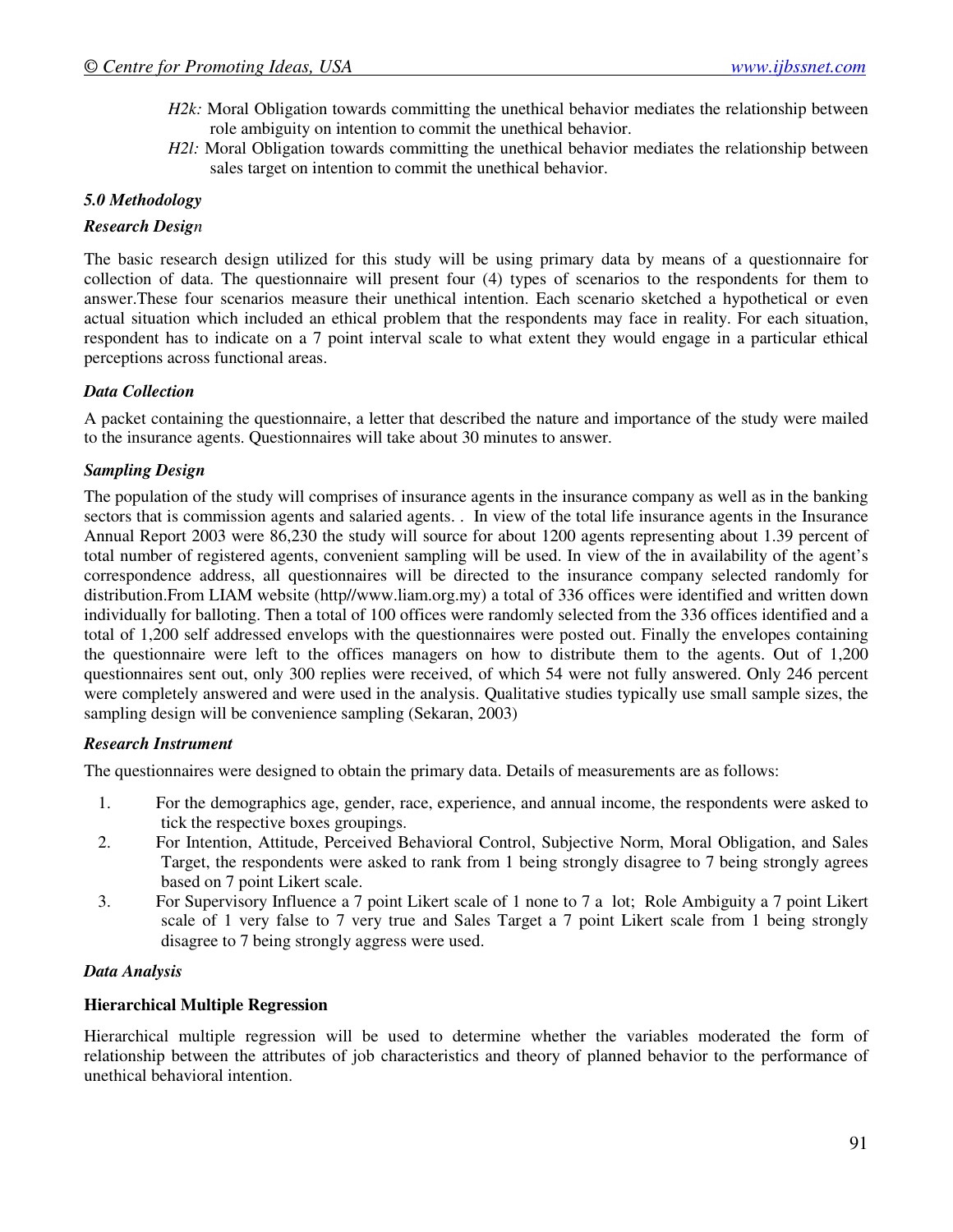## **Mediating Effects**

According to Baron and Kenny (1986), a variable functions as a mediator when it meets the following conditions:

1. The independent variable significantly affects the mediator.

2. The mediator has significant unique effects on the dependent variable.

3. The independent variable significantly affects the dependent variable that is intention in the absence of the mediator. When (1) and (2) are controlled, a previously significant relationship between the independent variable and dependent variable is no longer significant or it is significantly decreased.

If  $Z =$  dependent variable,  $X =$  independent variable, and  $Y =$  intervening variable. (Jantan, Ndubisi, & Richardson,(2001)

| $Z = f(X) = a + bX$          |                 | $Y = f(X) = c + dX$          |
|------------------------------|-----------------|------------------------------|
| $Z = f(Y) = e + fY$          |                 | $Z =$ $f(X,Y) = g + hX + iY$ |
| Full Effect:                 | Partial Effect: |                              |
| * $b \neq 0$                 | * $b \neq 0$    |                              |
| $h * d \neq 0$               | $A^*d \neq 0$   |                              |
| * f $\neq$ 0 also j $\neq$ 0 |                 | *f ≠ 0 also j ≠ 0            |
| * $h=0$                      |                 | * $h \neq 0$ but $h < b$     |

Therefore, regression analysis was used to find out whether there was any mediator effect of intervening variable on relationship of the independent variables on intention to commit unethical behavior and four models have been proposed as follows:

**Independent Variables** 

**Mediating Variable** 

Dependent variables

Mva Ma **UB** Model  $1 - UB = a + bMva$ Model  $2 - Ma = c + dMva$ Model  $3 - UB = e + fMa$ Model 4 – UB = g + hMva + j Ma

Where:-

UB = dependent variable (unethical intention)

Mva = independent variables (supervisory influence, role ambiguity, sales target)

Ma = mediating (attitude, perceived behavior control, subjective norm, moral obligation

 $b = Mva$  and UB  $d = Mva$  and Ma  $f = Ma$  and UB  $h = Mva$ , Ma and UB  $j = Mva$ , Ma and UB

According to Baron and Kenny (1986), in testing the mediating effect, the above criteria should be fulfilling for the full mediator or partial mediator.

## *6.0 Data Analysis and Results*

## *Profile of the Respondents*

The subjects used in this study were insurance agents from various companies throughout Malaysia including Sabah and Sarawak. Table 1 shows the information on sampling and return rates of the questionnaires sent to the insurance agents. Of the 1, 200 questionnaires mailed, only 300 responses were received resulting in a response rate of 25 %.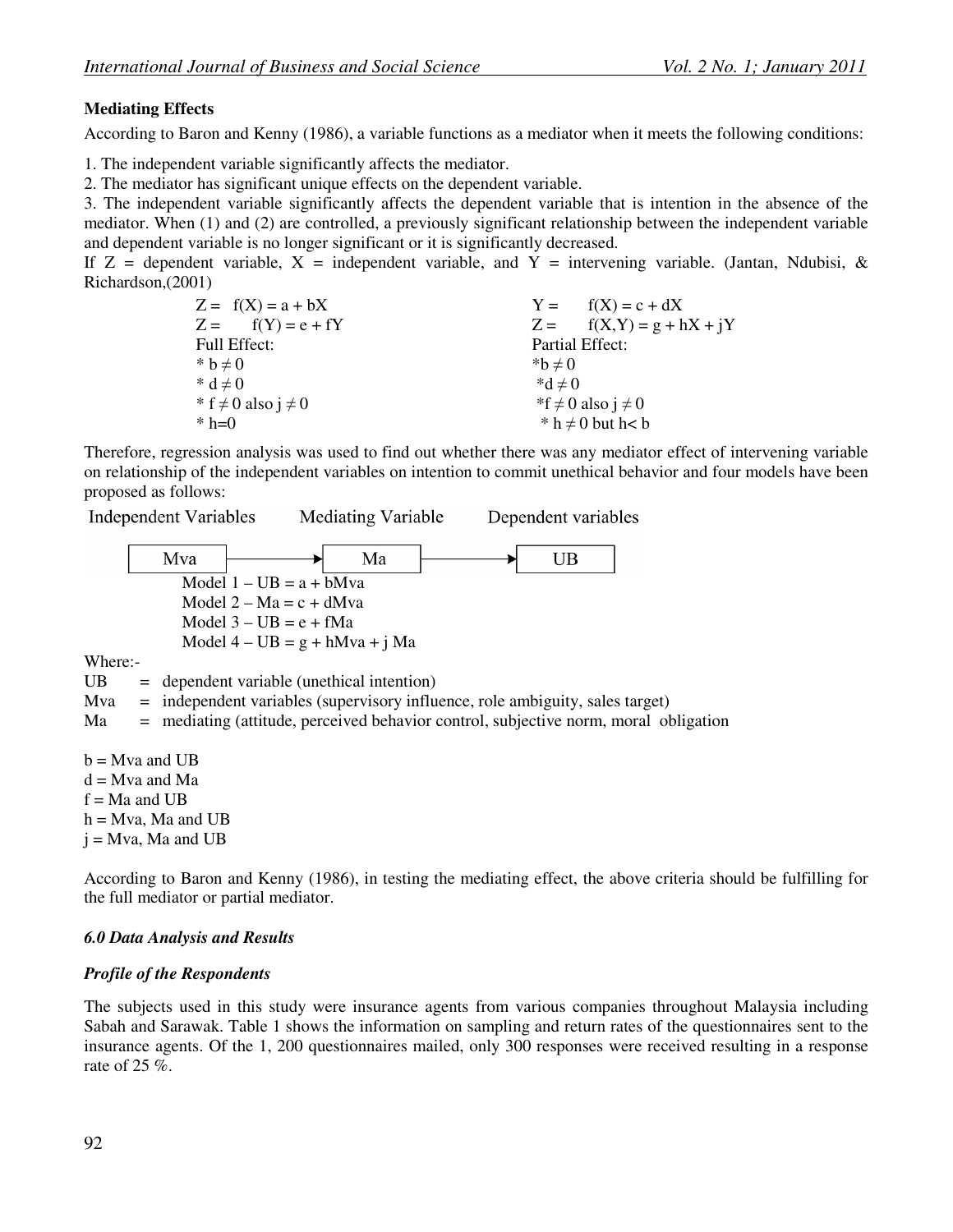| Table 1 Summary of Response Rates |       |  |  |  |
|-----------------------------------|-------|--|--|--|
| Questionnaires mailed             | 1,200 |  |  |  |
| No. of Responses                  | 300   |  |  |  |
| <b>Incomplete Responses</b>       | 54    |  |  |  |
| <b>Usable Responses</b>           | 246   |  |  |  |
| Responses rates (300/1200)        | 25%   |  |  |  |

The majority of the samples are in the age group of between 26 years to 45 years old. Between them they have 6 to 25 years experience in the insurance industry or 73.2 percent of the respondents. It can be seen the respondents' gender is dominated by female agents, which is 55.3 percents. In terms of race, majority were Chinese with 35 percent, followed by Malay with 28.9 percent, Indian with 25.6 percent, and Others 10.6 percent.Summaries of the demographic data collected from the insurance agents are shown in Tables 2 and 3.

| Demographic of Characteristics<br>Respondents |      |                    | Frequency |     | Percentage |      |  |
|-----------------------------------------------|------|--------------------|-----------|-----|------------|------|--|
| $1. \text{Age}$                               |      | 20 to 25 years old |           | 45  |            | 18.3 |  |
|                                               |      | 26 to 35 years old |           | 74  |            | 30.1 |  |
|                                               |      | 36 to 45 years old |           | 96  |            | 39.0 |  |
|                                               |      | 45 and above       |           | 31  |            | 12.6 |  |
| 2. Gender                                     | Male |                    | 110       |     | 44.7       |      |  |
|                                               |      | Female             |           | 136 |            | 55.3 |  |
| 3. Race                                       |      | Malay              |           | 71  |            | 28.9 |  |
|                                               |      | Chinese            | 86        |     | 35.0       |      |  |
|                                               |      | Indian             |           | 63  |            | 25.6 |  |
|                                               |      | Others             |           | 26  |            | 10.5 |  |
| 4. Experience                                 |      | 1 to 5 years       |           | 58  |            | 23.6 |  |
|                                               |      | 5 to 15 years      |           | 107 |            | 43.5 |  |
|                                               |      | 16 to 25 years     |           | 73  |            | 29.7 |  |
|                                               |      | 25 years and above |           | 8   |            | 3.2  |  |

Table 2 *Frequencies and Percentage of Respondents' Profile* 

Table 3 *Respondent's Organization Profile* 

| Organization          | Frequency |    | Percent |      |  |
|-----------------------|-----------|----|---------|------|--|
|                       |           |    |         |      |  |
| 1. AIA                | 55        |    | 22.4    |      |  |
| 2. MAA                | 51        |    | 20.7    |      |  |
| 3. Takaful            |           | 26 |         | 10.6 |  |
| 4. MNI                | 22        |    | 8.9     |      |  |
| 5. Asialife           |           | 19 |         | 7.7  |  |
| 6. MCISZurich         | 17        |    | 6.9     |      |  |
| 7. Allianz            | 16        |    | 6.5     |      |  |
| 8. Great Eastern Life | 15        |    | 6.1     |      |  |
| 9. Prudential         | 13        |    | 5.3     |      |  |
| 10. Others            |           | 12 |         | 4.9  |  |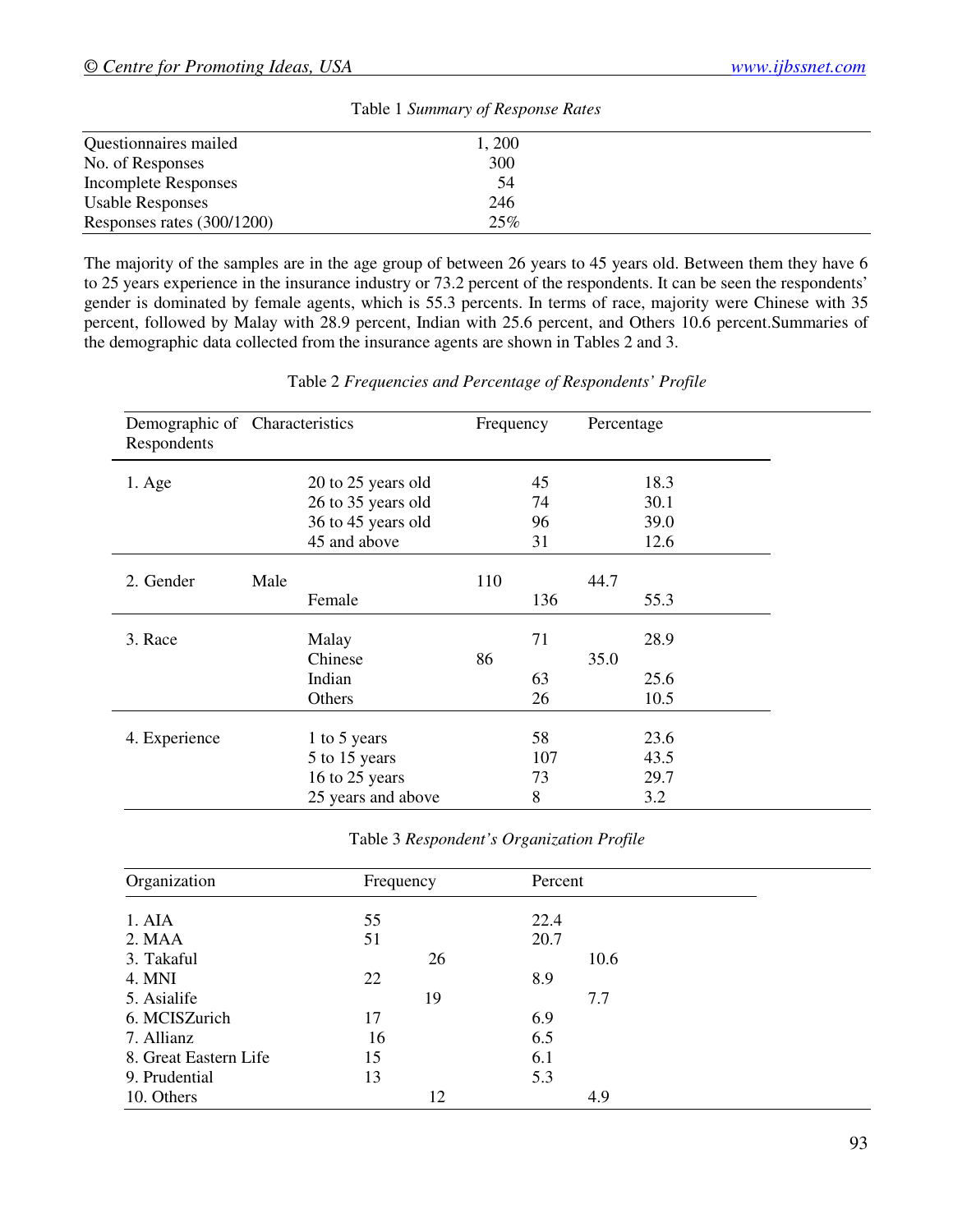Table 3 shows the frequency and percentages of respondent's profile. The respondents' were sourced from various companies through out Malaysia, with AIA agents contributed 22.4 percent, followed by MAA with 20.7 percent and Takaful with 10.6 percent. The remainder 46.3 percents are being contributed by 12 companies such as Allianz, Asialife, Great Eastern, MCIS Zurich, MNI, Prudential and 6 other companies.

## **Factor Analysis**

Factor analysis was also done for the independent variables supervisory influence, role ambiguity and sales target. Using the varimax rotated component analysis, all items selected had factor loadings greater than .50 Items with loading below .50 and cross loading items with loading above .35 on two or more factors will be dropped from using in further analysis (Igbaria et al. 1995).

However following the recommendations of Barclay, Higgins and Thompson (1995) as cited in Enns, Huff and Higgins (2003), cross loaded items was included if their primary loading was theoretically justifiable and if their elimination would have a negative impact on the reliability of the construct. The main purpose of applying factor analysis was to assist in reducing the number of variables to a more meaningful and interpretable factors (Sekaran, 2000).

| Items                   | Component   |                |             |
|-------------------------|-------------|----------------|-------------|
|                         |             | $\overline{2}$ | 3           |
| Supervisor1             | .703        | .288           | .349        |
| Supervisor2             | .824        | .269           | .323        |
| Supervisor3             | .823        | .417           | .076        |
| Superviosr4             | .876        | .320           | .226        |
| Supervisor <sub>5</sub> | <u>.824</u> | .381           | .228        |
| Supervisor6             | .831        | .418           | .176        |
| RoleAmbiquity1          | .449        | .689           | .269        |
| RoleAmbiquity2          | .413        | .796           | .141        |
| RoleAmbiquity3          | .523        | .708           | .187        |
| RoleAmbiquity4          | .270        | .876           | .140        |
| RoleAmbiquity5          | .236        | .860           | .169        |
| RoleAmbiquity6          | .337        | .807           | .183        |
| Sales Target1           | .218        | .149           | <u>.918</u> |
| Sales Target2           | .185        | .200           | .914        |
| Sales Target3           | .246        |                |             |
| <b>KMO</b>              | .890        |                |             |
| Chi square              | 4729.678    |                |             |

Table 4 *Rotated factors and factor loading for Independent Variables*

Measure of sampling adequacy was carried out and the diagonal entries for the anti image correlation matrix show all items reading in the table were 0.5 or more ( Hair et al, 1998). The anti-image correlation matrixes were ranging from .84 to .93 indicating a high degree of sampling adequacy for each of the 15 items. The items were found to fall neatly in the respective categories (Supervisory influence, role ambiguity and sales target). Therefore no items were dropped. The Kaiser-Meyer-Olkin measure of sampling adequacy was .890 and the Bartlett test of sphericity shown significance overall correlations with the correlation matrix. Three factors met the selection criteria of eigen values greater than 1.0 explaining a total variance of 84.058 %. All items selected had factor loadings greater than 0.50. Items with loading below .50 and cross loading items with loading above 0.35 on two or more factors would be dropped from using in further analysis (Igbaria et al., 1995). Factor analysis for the mediating variables, attitude, perceived behavioral control, subjective norm and moral obligation was done for each factor. This can be done as the variables are already well established in the literature and in theory. Nevertheless in this study it is done (Hair et al.1998).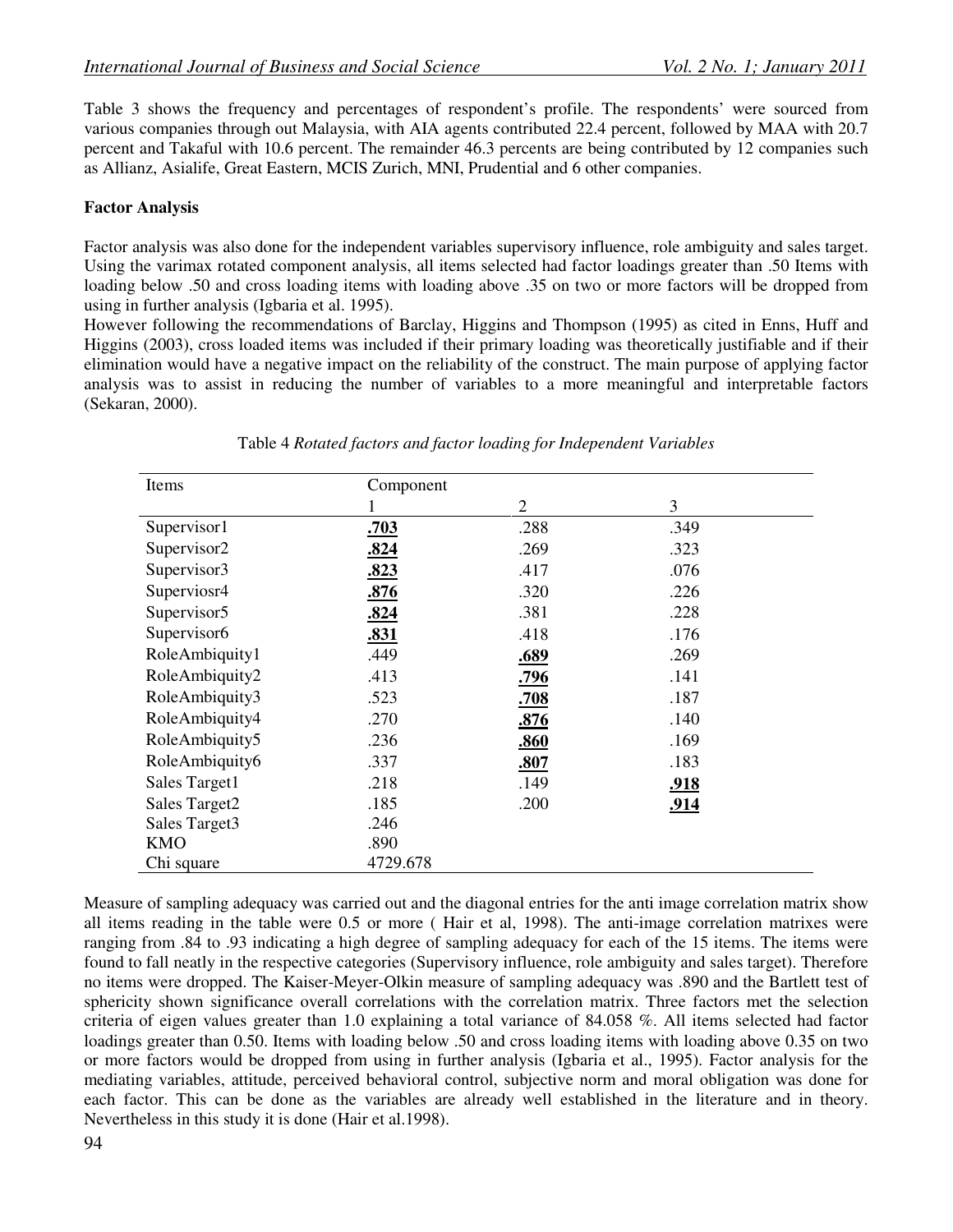#### Table 5.5

#### *Factor loadings of Unethical Behavioral Intention*

| Items                                                                                                                                                                                                                   | Loading                 |
|-------------------------------------------------------------------------------------------------------------------------------------------------------------------------------------------------------------------------|-------------------------|
| <b>Perceived Behavioral Control</b>                                                                                                                                                                                     |                         |
| 25. My client has full confidence in what I say                                                                                                                                                                         | 0.910                   |
| 26. My client would not understand even if I told her.<br>27. If I disclose the relevant information, it would<br>be difficult for me to sell the policy                                                                | 0.869<br>0.715          |
| KMO<br>Chi Square                                                                                                                                                                                                       | 0.617<br>261.607        |
| Percentage of Variance                                                                                                                                                                                                  | 69.799                  |
| <b>Attitude</b><br>28. I feel I should tell the client about the effect of telling about his<br>condition has on the policy.                                                                                            | 0.924                   |
| 29. I feel I should inform the client about the probability of rejection<br>30. I am comfortable with my decision of not telling her about the rejection<br>31. It was expected of me to be frank/opened with my client | 0.911<br>0.551<br>0.889 |

| <b>Factor loadings of Unethical Behavioral Intention(continued)</b>          |         |
|------------------------------------------------------------------------------|---------|
| Items                                                                        | Loading |
| <b>Perceived Behavioral Control</b>                                          |         |
| 25. My client has full confidence in what I say                              | 0.910   |
| 26. My client would not understand even if I told her.                       | 0.869   |
| 27. If I disclose the relevant information, it would                         | 0.715   |
| be difficult for me to sell the policy                                       |         |
| <b>KMO</b>                                                                   | 0.617   |
| Chi Square                                                                   | 261.607 |
| Percentage of Variance                                                       | 69.799  |
| <b>Attitude</b>                                                              |         |
| 28. I feel I should tell the client about the effect of telling about his    | 0.924   |
| condition has on the policy.                                                 |         |
| 29. I feel I should inform the client about the probability of rejection     | 0.911   |
| 30. I am comfortable with my decision of not telling her about the rejection | 0.551   |
| 31. It was expected of me to be frank/opened with my client                  | 0.889   |
| <b>KMO</b>                                                                   | 0.787   |
| Chi Square                                                                   | 554.181 |
| Percentage of Variance                                                       | 69.445  |
| <b>Subjective Norm</b>                                                       |         |
| 32. Most people who are important to me probably think I should              | 0.901   |
| disclose the information                                                     | 0.901   |
| 33. Generally speaking I want to do what most people who are                 |         |
| important to me think I should do.                                           |         |
| <b>KMO</b>                                                                   | 0.500   |
| Chi Square                                                                   | 119.431 |
| Percentage of Variance                                                       | 81.131  |

|                                                          | Table 5.5 |
|----------------------------------------------------------|-----------|
| actor loadings of Unethical Rehavioral Intention(continu |           |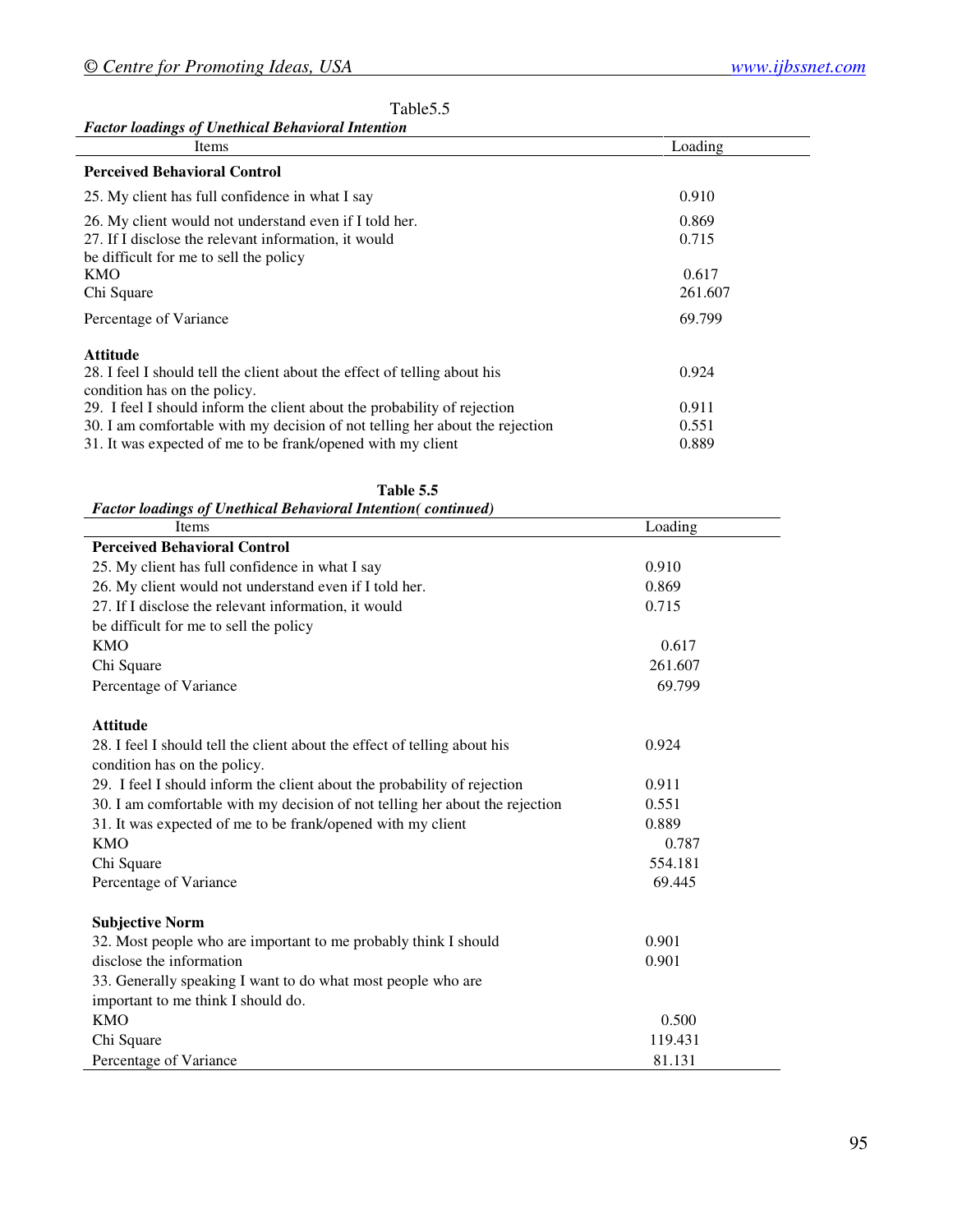## *Hypothesis 1*

Table 6 show, the model is significant  $(F = 161.317)(Sig. F = 0.000)$ . The model is able explain 86.9% of the variance on intention to commit the unethical behavior. The significant relationships are supervisory influence (Beta =0.442, p< 0.05)(F = 0.000), role ambiguity (Beta = 0.600, p< 0.05)(F = 0.000) and sales target (Beta = -0.114,  $p \le 0.05$ )(F =0.000). There is evidence to support that there is a significant relationship between the supervisory influence, role ambiguity and sales target on insurance agents' intention to commit the unethical behavior. The results supported the studies by Bellizzi et al. (2003); and Ross et al (2003). Therefore hypothesis 6 is accepted. There is also evidence to show that there is a significant difference between age group 3 (age 36 – 45 years) and age group 4 (age above 45 years) is significant. This means to say that age group 3 (age 36 – 45 years) and age group 4 (age above 45 years) is significantly difference in terms of their intention to comply.

## **Table 6**

## *Results of Hypothesis 6 – relationship between supervisory influence, role ambiguity and sales target on intention*

#### Coefficients(a)

|                |                                   | Std   |          |          |
|----------------|-----------------------------------|-------|----------|----------|
| Model          |                                   | Coeff | $-t$     | Sig.     |
|                |                                   | Beta  |          |          |
| $\mathbf{1}$   | (Constant)                        |       | 25.290   | 0.000    |
|                | Dummy for Age grp 1               | 0.123 | 1.148    | 0.252    |
|                | Dummy for Age grp 2               | 0.013 | 0.109    | 0.913    |
|                | Dummy for Age grp 3               | 0.151 | 1.302    | 0.194    |
|                | Dummy for Exp grp 1               | 0.300 | $-1.684$ | 0.094    |
|                | Dummy for Exp grp 2               | 0.007 | $-0.037$ | 0.971    |
|                | Dummy for Exp grp 3               | 0.047 | 0.252    | 0.801    |
| $\overline{2}$ | (Constant)                        |       | 1.416    | 0.158    |
|                | Dummy for Age grp 1               | 0.039 | 0.940    | 0.349    |
|                | Dummy for Age grp 2               | 0.049 | 1.089    | 0.278    |
|                | Dummy for Age grp 3               | 0.126 | 2.828    | 0.005    |
|                | Dummy for Exp grp 1               | 0.009 | $-0.135$ | 0.893    |
|                | Dummy for Exp grp 2               | 0.091 | 1.192    | 0.235    |
|                | Dummy for Exp grp 3               | 0.003 | 0.040    | 0.968    |
|                | Supervisory Influence             | 0.442 | 11.669   | $.000**$ |
|                | Role Ambiguity                    | 0.600 | 16.399   | $.000**$ |
|                | <b>Sales Target</b>               | 0.114 | $-3.896$ | $.000**$ |
|                | $R^2 = 0.869$                     |       |          |          |
|                | $F = 161.317$                     |       |          |          |
|                | $N = 218$                         |       |          |          |
| a              | Dependent Variable: Intentioncomp |       |          |          |
|                | * at 0.01 level of significance   |       |          |          |
|                | ** at 0.05 level of significance  |       |          |          |

## *Hypothesis 2*

Attitude, Perceived Behavioral Control, Subjective Norm and Moral Obligation mediates the relationship between age, experience, supervisory influence, role ambiguity and sales target on intention to commit the unethical behavior.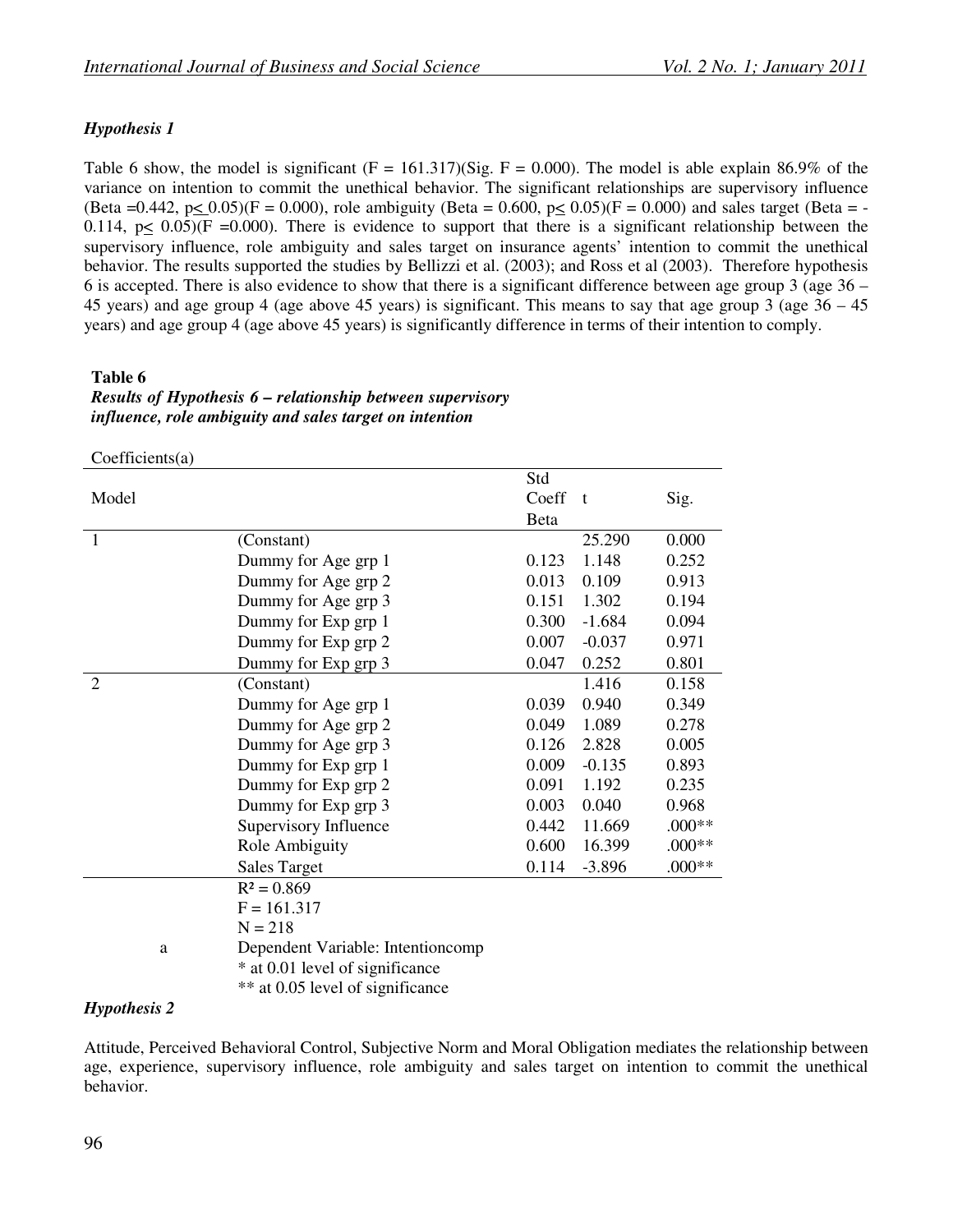| $\cdots$              | <b>Planned Behavior</b>  | b     | d     | f        | h         |                | Conclusion       |
|-----------------------|--------------------------|-------|-------|----------|-----------|----------------|------------------|
| Mva -Independent Var  | <b>Ma- Mediating Var</b> |       |       |          |           |                | <b>Mediating</b> |
| Supervisory Influence | Attitude                 | 0.793 | 0.177 | 0.639    | 0.649     | 0.185          | Partial          |
| Role Ambiguity        | Attitude                 | 0.886 | 0.478 | 0.639    | 0.796     | 0.116          | Partial          |
| Sales Target          | Attitude                 | 0.333 | 0.419 | 0.639    | 0.193     | 0.825          | Partial          |
|                       |                          |       |       |          |           |                | No Mediating     |
| Supervisory Influence | PBControl                | 0.793 | 0.201 | $-0.169$ | 0.828     | N <sub>S</sub> | effect           |
|                       |                          |       |       |          |           |                | No Mediating     |
| Role Ambiguity        | <b>PBC</b> ontrol        | 0.886 | 0.142 | 0.169    | 0.855     | $N_{S}$        | effect           |
|                       |                          |       |       |          |           |                | No Mediating     |
| Sales Target          | <b>PBC</b> ontrol        | 0.333 | 0.735 | 0.169    | <b>NS</b> | 0.600          | effect           |
| Supervisory Influence | S.Norm                   | 0.793 | 0.091 | 0.205    | 0.653     | 0.276          | Partial          |
| Role Ambiguity        | S.Norm                   | 0.886 | 1.004 | 0.205    | 0.821     | 0.101          | Partial          |
|                       |                          |       |       |          |           |                | No Mediating     |
| Sales Target          | S.Norm                   | 0.333 | ns    | 0.205    | 0.013     | $N_{S}$        | effect           |
| Supervisory Influence | Moral Ob.                | 0.793 | 0.125 | 0.468    | 0.664     | 0.256          | Partial          |
| Role Ambiguity        | Moral Ob.                | 0.886 | 0.976 | 0.468    | 0.697     | 0.276          | Partial          |
|                       |                          |       |       |          |           |                | No Mediating     |
| Sales Target          | Moral Ob.                | 0.333 | ns    | 0.468    | 0.063     | 0.833          | effect           |

#### **Table 7**  *Results of Mediating Variables.*

Note:  $b = Mva$  and  $AF$ ;  $d = Mva$  and  $Ma$ ;  $f = Ma$  and  $UB$ ;  $h = Mva$ ,  $Ma$  and  $AF$ ;  $ns = not$  significant

## *All variables are significant at p<0.05*

Conclusion based on Barron & Kenny's (1986) whereby h<br/> $\leq$  b reflecting partial mediation and b, d, f, h, j are all significant at p<0.05. No mediating effect being j is not significant.Results from Table 7 shows that there are only partial mediating effects between supervisory influence, role ambiguity and sales target, attitude and intention to commit the unethical behavior. There are no mediating effects on independent variable, perceived behavioral control and intention to commit the unethical behavior. There are only partial mediating effects between supervisory influence, role ambiguity, subjective norm and intention to commit the unethical behavior. However there is no effect on sales target, subjective norm and intention to commit the unethical behavior. Finally there are only partial mediating effects on independent variable supervisory influence, role ambiguity, moral obligation and intention to commit the unethical behavior. Also, there is no effect on sales target, moral obligation and intention to commit the unethical behavior.

## **6.0 Discussion and Conclusions**

## *Unethical Intention*

One of the major findings in this research is the extent of unethical intention committed by insurance agents in Malaysia. The independent variables such as supervisory influence, role ambiguity and sales target were derived from previous research on ethical behavior (Dubinsky & Yammarino, 1985). The variables for planned behavior, attitude, perceived behavioral control and moral obligation were derived from previous research on ethical behavior (Kurland, 1996; Fishbein & Ajzen, 1999).The study is also inline with some of the theoretical perspectives and empirical works of other researches. If agents perceived the supervisor does not assert his authority on others when they have commit an unethical act, the believed that he would also not be faced with any untoward punishment. In relation to that when an agent perceived his role is to ensure the group success in challenging environment, the intention to commit the unethical behavior would exist. Supervisory influence, role ambiguity and sales target have a significant relationship on intention to commit the unethical behavior. The agent believes that even though they received good support from the supervisor and their roles are clear, the underlying factor is achievement. In order to achieve higher level of performance, there are tendency for intention to be unethical. As the supervisors performance are correlated with the performance of the agent, the tendency for the supervisors to be lenient with those agents that are performers.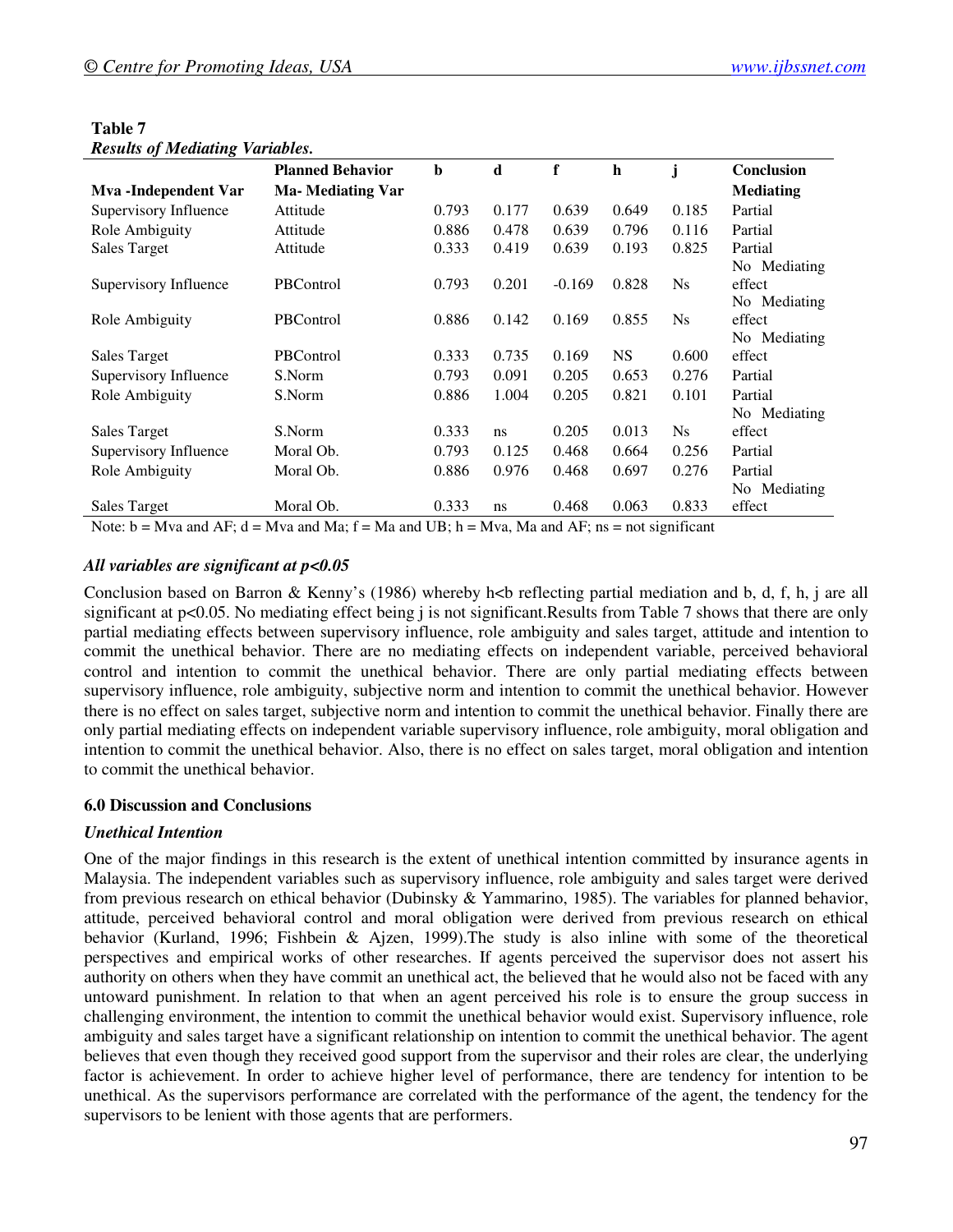Performing agents in any unit is limited and thus the punishment for unethical behavior is lesser (Bellizzi & Hasty, 2003). Sales and company policy would be the driving force for unethical intention, as agents needs to constantly match the expectations and targets set by the company. The study indicated that even with good supervision and clear roles, insurance agent desires to commit an unethical behavior will still be strong with changing government and company policies. The bottom line performance is a major consideration.

## *Mediating Effects*

It can be shown that attitude; subjective norm and moral obligation mediated the relationship of supervisory influence and role ambiguity to behavioral intention. However there is a mediating effect of attitude on sales target. There is no mediating effect on perceived behavioral control on the independent variables. The mediation analyses show that, among the four TPB variables, only attitude was able to meet all the conditions mentioned in the context of unethical behavior. Management needs to ensure that supervisors play their role in communicating, motivating and providing continuous support to the agents as the actions would help enhance the morale of the agents. The positive attitude develop would reduce role ambiguity. Thus the gents would comply with the social norms and act ethically in the sales activities. There could be other functions or variables that might affect the relationship between the variables on intention to commit the unethical behavior. Gordon, Gagne and Sheeran (2004) found that perceived behavioral control only partially mediates the power beliefs and intention relation.

In our study perceived behavioral control is a direct path to intention. Armitage and Conner (2001) in Meta analysis of theory of planned behavior posited that perceived behavior control influence intention behavior directly and indirectly. The studies by Chang (1998); Cheng et al. (2004); and Leonard et al. (2004) also supported the validity theory of planned behavior in respect of the usefulness of perceived behavioral control in predicting unethical behavior intentions. Studies by Hansen et al. (2004) presented a R² of 0.748 and 0.621 under their model 3 using TPB of which they claimed that it significantly improves the model fit. The same was presented by Leonard et al. (2004) whereby the full model  $\mathbb{R}^2$  was 0.61 and for various scenarios, the  $\mathbb{R}^2$  ranges from 0.49 to 0.63.The study suggests that management can improve compensation programs with additional discretionary bonus for team performance to be shared by the team as a motivation for achieving overall sales target therefore eliminating the need to commit unethical behavior. Constant monitoring of their performance and the need for regularly meetings and motivation counseling will enhance the sales aptitude of the insurance agent.

Realistic targets need to be set for each financial year and company plans for any introduction of new products needs to be projected in the performance schedule and to notify the agents, to enable the agents to have a better plan of approach in achieving the performances.Training program on improving agents' skills needs to be well structured to meet the current market requirement instead to confine to product training. Human skill, communication skill and interaction skill needed to be included. Certain legal issues need to be address and agents need to have training in order to be competent especially the industry is propagating insurance agents to be financial advisors and consultants. Supervisors and managers need to also upgrade their supervisory skills and intellectual development so as their ability to provide support and guidance could boaster the agents as well as the team performances.

## **7.0 Limitations of the study and suggestions for future research**

This study provides empirical evidence that insurance agents in Malaysia do commit unethical intention. This may due to less emphasis by companies on ethical issues and more emphasis on achieving sales and revenue targets.This study, however, has its limitations. The non availability of agent's names and mailing addresses have force the questionnaires to be sent to the insurance company's regional offices through out Malaysia. Of the 1, 200 questionnaires sent out which represent 1.4% of the total 86,000 agents in Malaysia, only 300 were return of which only 246 were usable. There is no record of active and inactive agents were made available. Consequently, the results may not be generalisable to the population of insurance agents.The study incorporated the intentions of the four scenarios as one and not as individual intentions based each different scenario. This could have an impact on the overall results.The respondent responses to the questionnaires are left to their own interpretation as against the interview where the agent might be asked why they would not disclose the information to the client. Another limitation is that all issues pertaining to complaints of unethical behavioral intention are not available for the public as Bank Negara Malaysia the governing body considered it as confidential.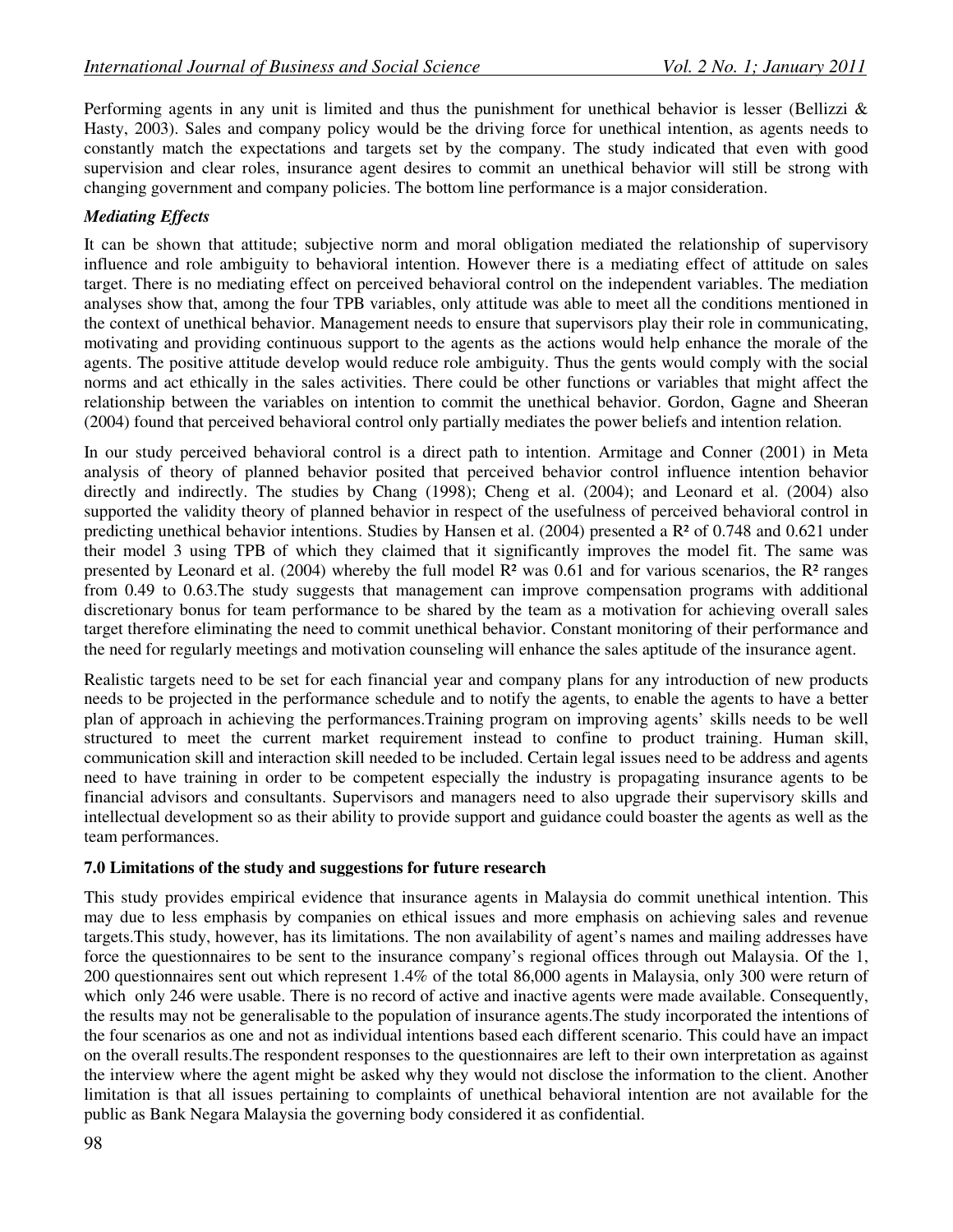Future research should be looking at degree of punishment meted out to agents committing unethical behavior irrespective whether they are performers or non performers. Other variables that could be used in the study would be organizational climate, race, as well as commission versus salaried agents. The reasons being insurance are being sold not by the insurance companies but also by the banks. Banks financial executives are fixed salaried employees. Race being suggested because different races in Malaysia view insurance needs differently therefore religious belief dictated their preference of coverage. Future research could also look at conventional agents as against Takaful agents in respect of their behavioral intention.

#### *8.0 References*

- Armitage, C. J., & Conner, M.(2001). Efficacy of the Theory of Planned Behavior: A meta-analytic review. *British Journal of Social Psychology*, 40, 471-499.
- Azjen, I. (2002). Theory of Planned Behavior diagram and questionnaires. University of Massachusetts. http://www.people.umass.edu/aizen/tpb.diag.html
- Azjen, I., & Fishbein, M.(1999). Theory of Reasoned Action/Theory of Planned Behavior. http:// www.med.usf.edu/~kmbrown/TRA\_TPB.htm
- Bank Negara Malaysia (2005). Governor's Speech at the Launch of Financial Mediation Bureau (FMB). http://www.bnm.gov.my/index.php
- Baron, R.M., & Kenny, D.A.(1986). The moderator-mediator variable distinction in social psychological research: Conceptual, strategic, and statistical considerations. *Journal of Personality and Psychology*, 51, 1173 – 1182.
- Bellizzi, J. A., & Hasty, R. W. (2003). Supervising unethical sales force behavior: How strong is the tendency to treat top sales performers leniently. *Journal of Business Ethics*, 43, 4, 337-351.
- Chang, M. K. (1998). Predicting unethical behavior: A comparison of the theory of Reasoned Action and theory of Planned Behavior. *Journal of Business Ethics, 17*, 1825-1834.
- Cheng, S., Lam, T., & Hsu, Cathy H.C. (2004). Testing the sufficiency of the theory of planned behavior: a case of customer dissatisfaction responses in restaurants. *Hospitality Management*, 8, 1-18.
- Code of Ethics & Conduct.(1999). Life Insurance Association of Malaysia.
- Cooper, R. W., & Frank, G. L.(1991). Ethics in the Life Insurance Industry: The issues, helps and hindrances. *Journal of the American Society of CLU & ChFC, 45*, 54-66.
- Cooper, R.W., & Frank, G. L.(2002). Ethical challenges in the two main segments of the insurance industry: Key consideration in the evolving financial services market place. *Journal of Business Ethics, 36,* 5-20.
- Crosby, L.A., Evans, K.R., & Jacobs, R.S.(1991). Effects of life insurance price rebating on simulated sales encounters. *Journal of Risk and Insurance, 58, 4*, 583-615.
- Cupach, W. R. & Carson, J. M.(2002). The influence of compensation on product recommendations made by insurance agents. *Journal of Business Ethics, 40*, 167-176.
- Dubinsky, A.J., & Yammarino, J.F. (1985). Job-Related Responses of Insurance Agents: A multi-firm investigation. *Journal of Risk and Insurance, 52, 3,* 501-517.
- Dubinsky, A.J., Childers, T.L., Skinner, S.J., & Gencturk, E.(1988). Impact of sales supervisor leadership behavior on insurance agent attitudes and performance. *Journal of Risk and Insurance*, 55, 132- 144.
- Eastman, J.K., Eastman, K.L., & Drennan, R.B.(1997). The ethics of insurance agents versus insurance students: The educational implications. *Society of Chartered Property and Casualty Underwriter. CPCU Journal, 50, 2*, 104-120.
- Enns, H. G., Huff, S.L., & Higgins, C.A.(2003). CIO lateral influence behaviors: Gaining peers' commitment to strategic information systems. *MIS Quarterly,* 27, 1, 155-176.